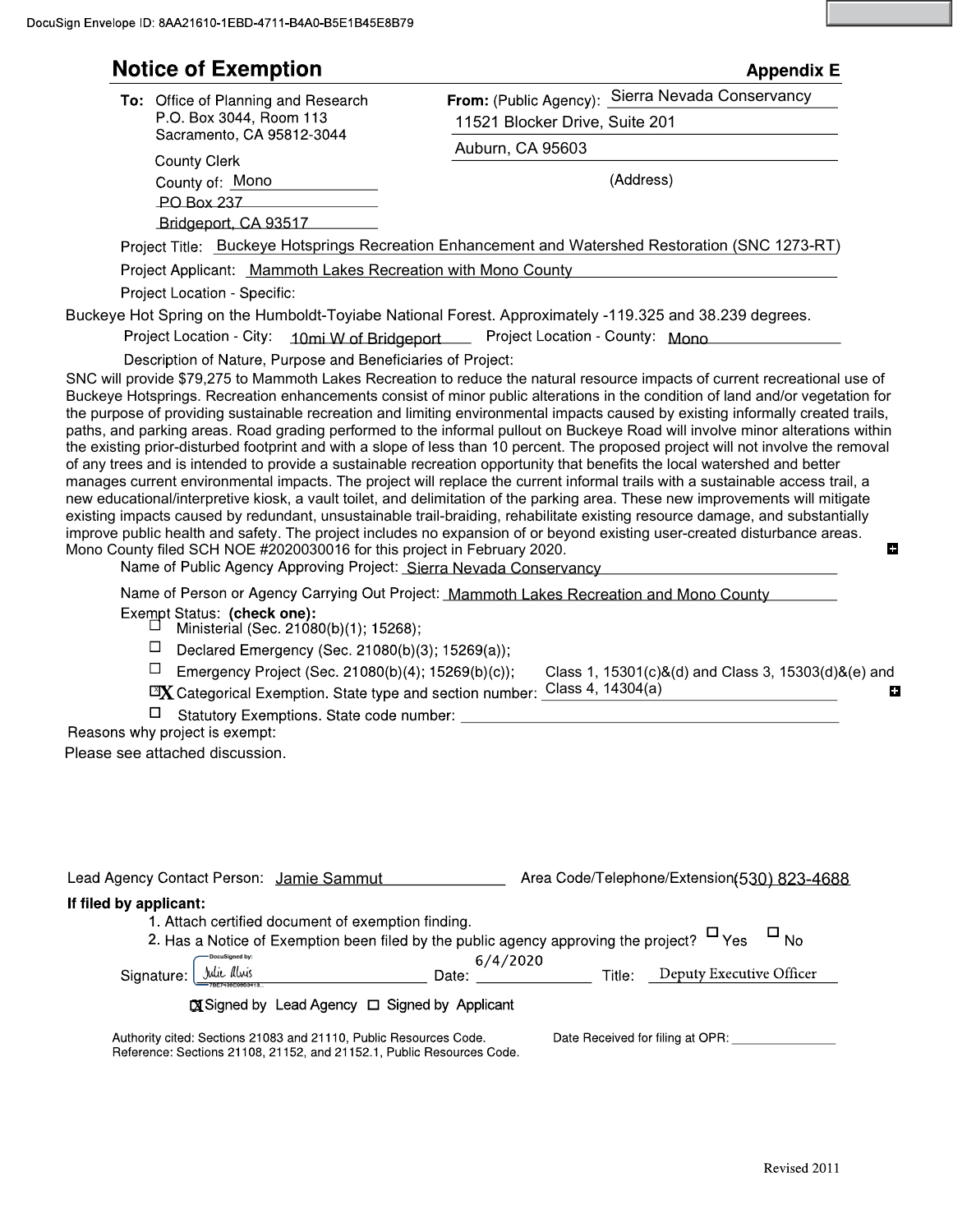# Notice of Exemption Sierra Nevada Conservancy Buckeye Hotsprings Recreation Enhancement and Watershed Restoration Reasons why project is exempt:

#### 15301. EXISTING FACILITIES

 Class 1 consists of the operation, repair, maintenance, permitting, leasing, licensing, or minor alteration of existing public or private structures, facilities, mechanical equipment, or topographical features, involving negligible or no expansion of existing or former use beyond that existing at the time of the lead agency's determination. The types of "existing facilities" itemized below are not intended to be all-inclusive of the types of projects which might fall within Class 1. The key consideration is whether the project involves negligible or no expansion of an existing use.

Examples include but are not limited to:

 (c) Existing highways and streets, sidewalks, gutters, bicycle and pedestrian trails, and similar facilities (this includes road grading for the purpose of public safety), and other alterations such as the addition of bicycle facilities, including but not limited to bicycle parking, bicycle-share facilities and bicycle lanes, transit improvements such as bus lanes, pedestrian crossings, street trees, and other similar alterations that do not create additional automobile lanes)

 The proposed project will implement minor alteration and rehabilitation of unsustainable user created trails and informal staging area that involves no expansion of use beyond that which currently exists. The creation of a sustainable access trail will mitigate existing impacts caused by redundant, unsustainable trail-braiding.

 (d) Restoration or rehabilitation of deteriorated or damaged structures, facilities, or mechanical equipment to meet current standards of public health and safety, unless it is determined that the damage was substantial and resulted from an environmental hazard such and earthquake, landslide, or flood

 The proposed project will restore and rehabilitate the deterioration of site conditions caused by existing use, restoration of sagebrush steppe caused by informal parking will be completed by grading and construction of a formal parking area and will improve current erosion and vegetation damage. The project includes no expansion of existing use.

### 15303. NEW CONSTRUCTION OR CONVERSION OF SMALL STRUCTURES

 Class 3 consists of construction and location of limited numbers of new, small facilities or structures; installation of small new equipment and facilities in small structures; and the conversion of existing small structures from one use to another where only minor modifications are made I the exterior of the structure. The numbers of structures described in this section are the maximum allowable on any legal parcel. Examples of this exemption include, but are not limited to:

 (d) Water main, sewage, electrical, gas, and other utility extensions, including street improvements, of reasonable length to serve such construction.

 The proposed project will install a new vault toilet to greatly improve current fecal coliform contamination created by the absence of a bathroom facility.